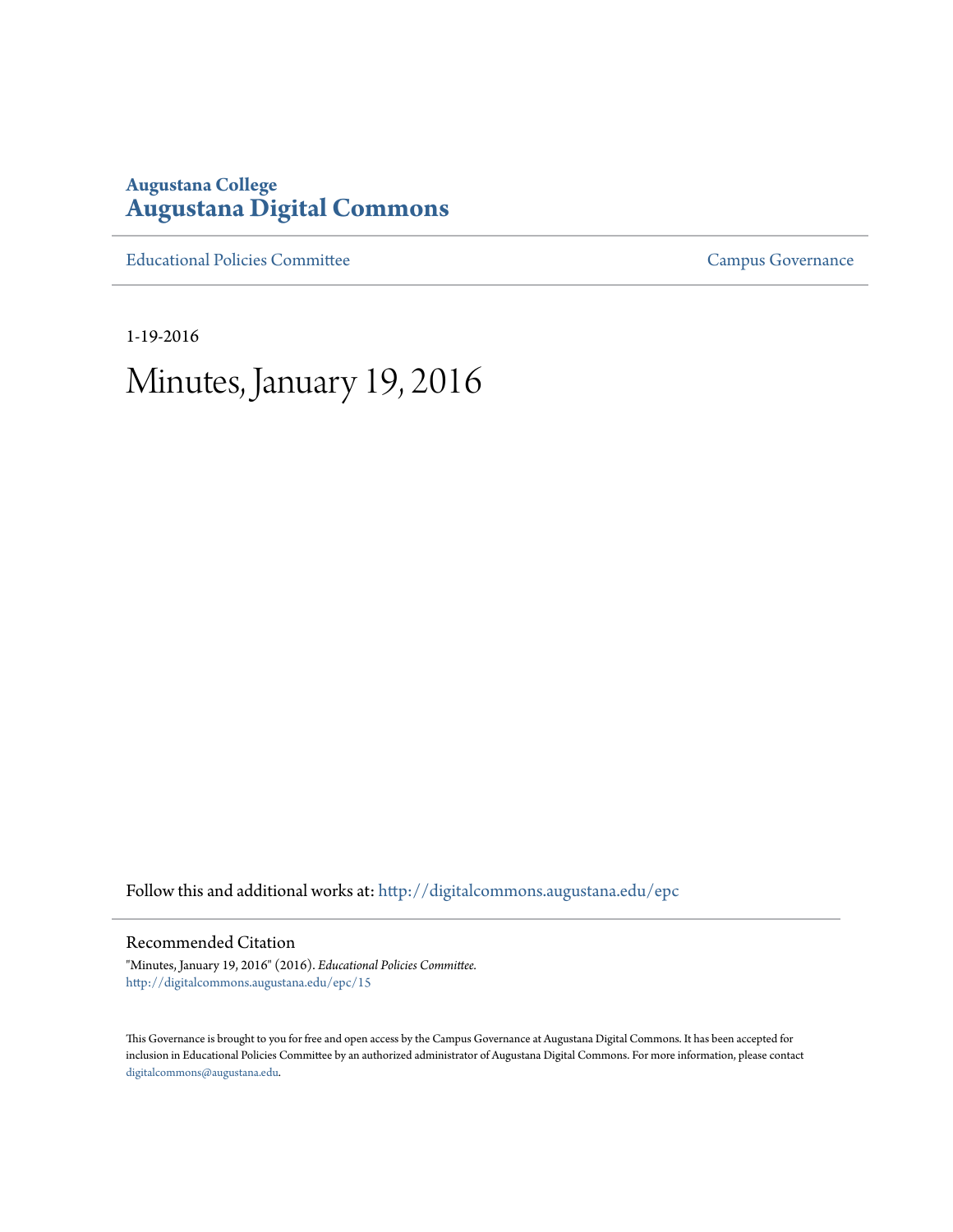Educational Policies Committee 1/19/16 4:30 p.m., Old Main 127 Meeting Minutes

Present: Faculty: Tim Bloser, Dave Dehnel, Ellen Hay, Vicki Phipps, Forrest Stonedahl, Shara Stough Students: Allan Daly, Jacqueline Jastrzebski, Christopher Saladin Ex Officio Members: Liesl Fowler, Wendy Hilton-Morrow, Brian Katz **Guests:** Chadia Chambers-Samadi **Absent:** Ann Ericson, Reuben Heine, Taddy Kalas, LaDonna Miller, Samantha DeForest-Davis **Start Time:** 4:35 **End Time:** 5:27

- I. Approval of Minutes from 1/12/16 **(approved)**
- II. Continuing Business

Raising of Enrollment Caps to 30 for 100 and 200 Level Courses (except for FYI) Following up on our discussion on 1/12/16, what questions can we formulate for the Dean? For the faculty?

*Questions/Discussion:*

- *What is the strategy? What is the Goal and the expected effect? Is the purpose to cut sections? Total number of seats stays the same, but sections should be cut. To cut back on 100 and 200 courses so they can be freed up for LSFY courses.*
- *What can be provided to the department chairs to help with planning?*
- *It wasn't made clear if you should just be raising caps or cutting sections. We all should get clarification from department chairs on whether they were told anything about cutting sections.*
- *Is this setting a terrible precedent? It sounds like a band aid solution.*
- *It was not presented to faculty. Why didn't they ask for faculty's input? It was not communicated very well, they could have said something like, "Due to financial reasons we would like to cut so many sections and to help that, raise some classes to 30."*
- *Many classrooms can't hold 30.*
- *8 students is the minimum class size. Will the higher caps or the associated budget issues affect the minimum for some classes?*
- *Will this affect the 300 level courses in the future?*
- *Could departments negotiate it? A department probably has their own ideas on how sections can be reduced instead of cutting back on 100/200 level classes? Give departments options to plan better, to get bigger class sizes.*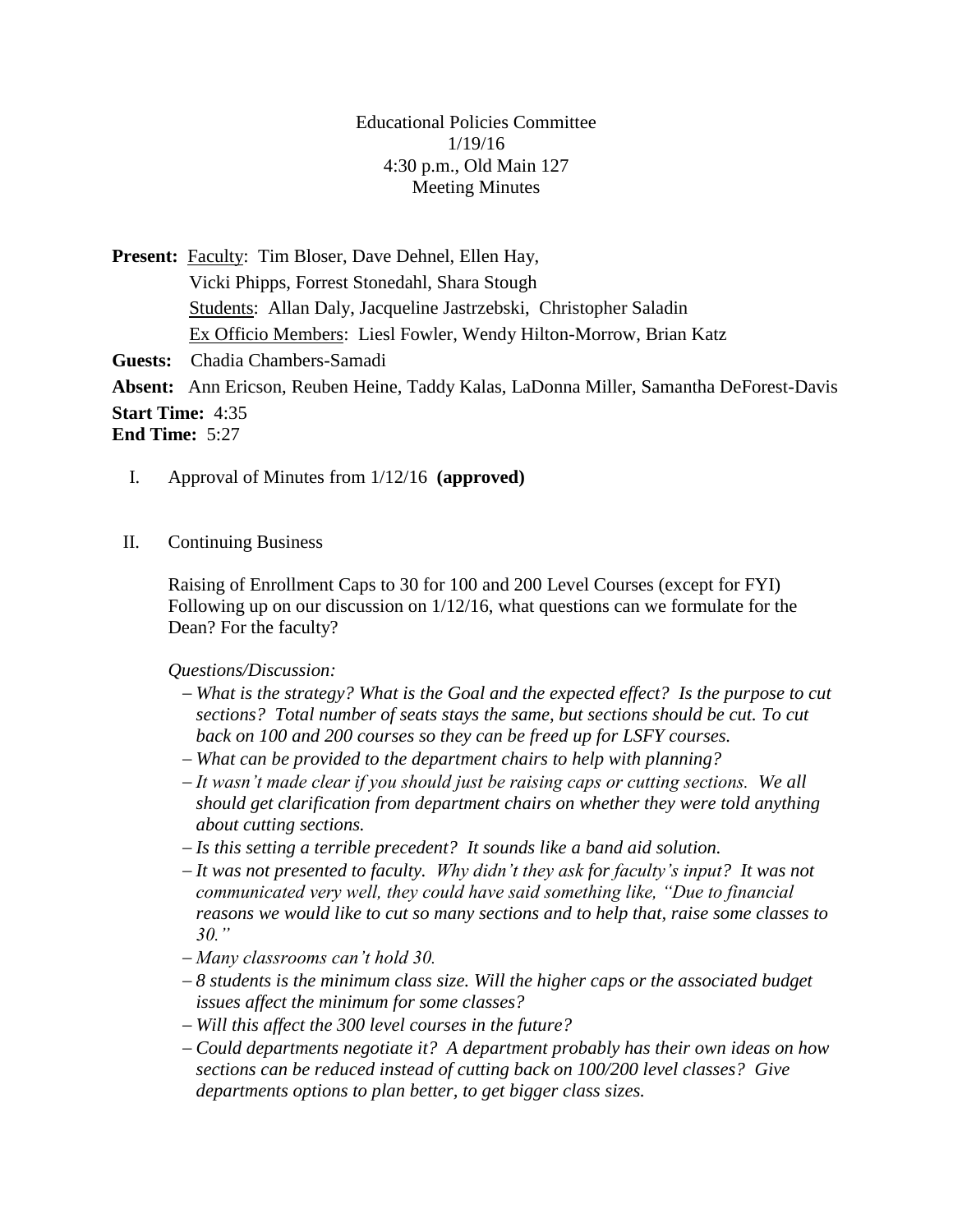- *How is this all being managed in the master scheduling?*
- *Is this a temporary measure?*
- *There is an immediate concern of the large number of sabbaticals. Can we ask clarity on the cause of the bubble in the amount of faculty on sabbatical? Pre-tenure release put in to encourage more research.*
- *I can't believe Pareena would put this together with the negative effects as her intention. Can we invite her to a meeting and ask her questions?*
- *What is the impact of larger class size on retention? Faculty would do less writing assignments and lecture more and more multiple choice tests.*
- *Have other nonacademic areas have had to cut back like we have? We have professionals looking at this all the time. CORE is an added expenditure, but it was in the strategic plan and it is needed for our competitive status.*
- *US News and World report being the only reason we aren't doing it in Fall is a deception and if we do it for winter and spring we should do it for fall.*
- *At your division meetings, ask feedback on starfish and or this topic. Inform them that we plan to have a dialog with the administration.*

## *Dave will draft a document and invite Pareena to next week's meeting.*

- III. New Business
	- A. French Summer Program in Dijon: Proposal to Renew for Five Years The International and Off-Campus Programs Committee (IOPC) recently voted to renew the French summer program in Dijon for five more years. We are now asked to endorse it.

Supporting material: IOPC renewal form, program description, coursework, Chair statement, student learning outcomes

## *Questions/Discussion:*

- *This program has been around since the 1930s. The difference between the 210-310? Both classes are taken together but the 300 level students have to do a 10 page research paper. Deepening of knowledge of what they already have studied. Both levels do the journal. Reflective piece on each of the sites.*
- *Budget. Students pay \$6,000, which includes 6 credits, 6 weeks stay with family includes their meals, tuition university, bus pass, 3 excursions, weekly group dinner, cellphone pay as you go, 20% of the 6 credits gets paid back to college.*
- *Change of going every year vs every two years. We will have a better enrollment because the students come back excited and talk it up to their friends, that is a good time to recruit the next group.*

 *Seems like a great opportunity/program. Helps support the French major. Motion to approve the French Summer Program in Dijon was made by Vicki Phipps and seconded by Jackie Jastrzebski. Motion carried.*

*Respectfully submitted,*